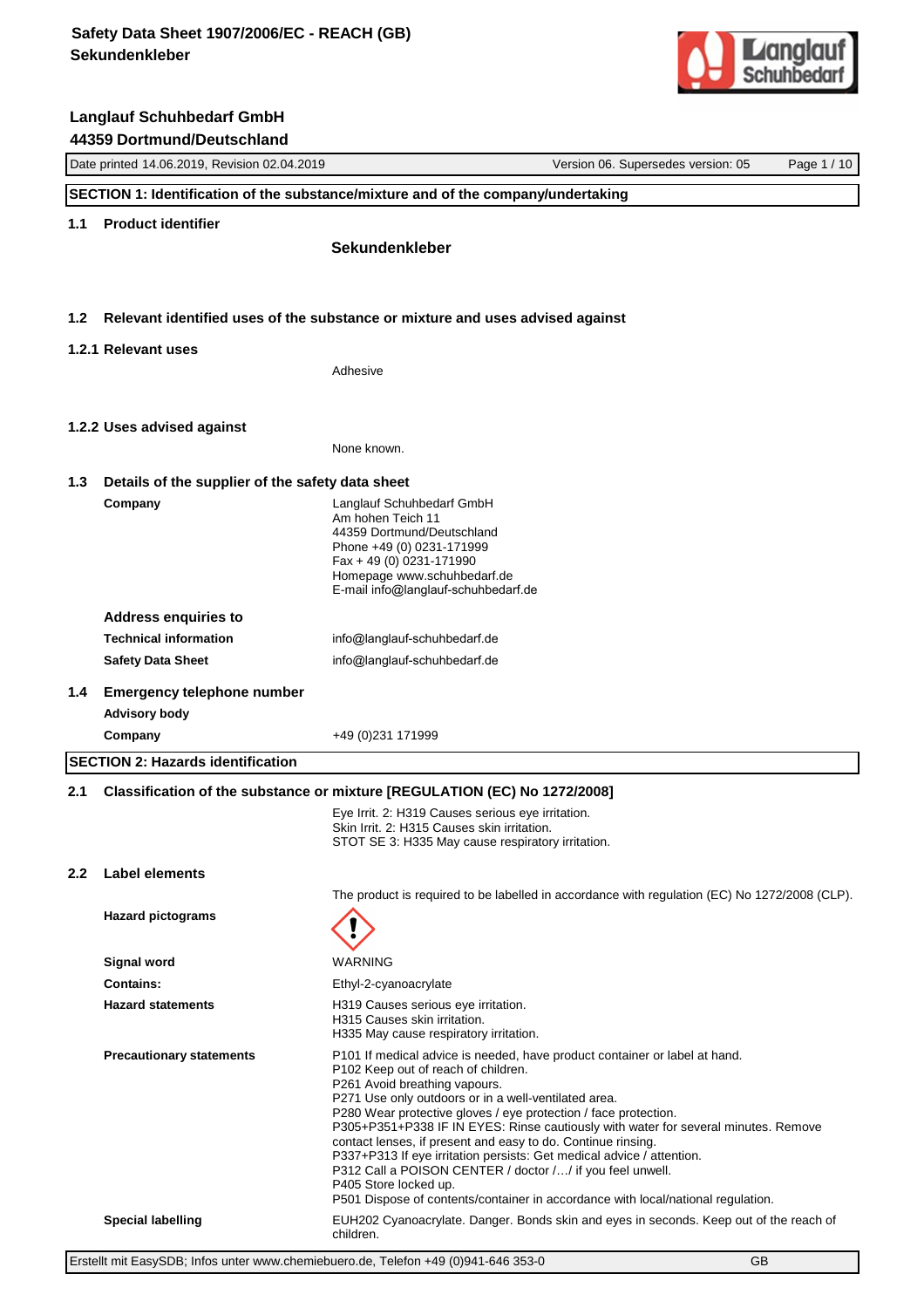

| Date printed 14.06.2019, Revision 02.04.2019 |                                                            | Version 06. Supersedes version: 05                                            | Page 2 / 10 |
|----------------------------------------------|------------------------------------------------------------|-------------------------------------------------------------------------------|-------------|
|                                              | Other hazards                                              |                                                                               |             |
|                                              | Human health dangers                                       | People who are allergic to cyanacrylates should avoid the use of the product. |             |
|                                              | Other hazards                                              | No particular hazards known.                                                  |             |
|                                              | <b>SECTION 3: Composition / Information on ingredients</b> |                                                                               |             |

# **Product-type:**

**The product is a mixture.**

| Range [%] Substance                                                                                                                      |
|------------------------------------------------------------------------------------------------------------------------------------------|
| 70 - 90 Ethyl-2-cyanoacrylate                                                                                                            |
| CAS: 7085-85-0, EINECS/ELINCS: 230-391-5, EU-INDEX: 607-236-00-9, Reg-No.: 01-2119527766-29-XXXX                                         |
| GHS/CLP: STOT SE 3: H335 - Eye Irrit. 2: H319 - Skin Irrit. 2: H315                                                                      |
| $0,01 - 0,1$ 1,4-Dihydroxybenzene                                                                                                        |
| CAS: 123-31-9, EINECS/ELINCS: 204-617-8, EU-INDEX: 604-005-00-4                                                                          |
| GHS/CLP: Carc. 2: H351 - Muta. 2: H341 - Acute Tox. 4: H302 - Eye Dam. 1: H318 - Skin Sens. 1: H317 - Aquatic<br>Acute 1: H400, $M = 10$ |

**Comment on component parts** Substances of Very High Concern - SVHC: substances are not contained or are below 0.1%. For full text of H-statements: see SECTION 16.

## **SECTION 4: First aid measures**

| 4.1 | Description of first aid measures<br><b>General information</b> | Take off contaminated clothing and wash before reuse.                                                                                                                                                                                                                                                                                                                                                                                                                                                                    |
|-----|-----------------------------------------------------------------|--------------------------------------------------------------------------------------------------------------------------------------------------------------------------------------------------------------------------------------------------------------------------------------------------------------------------------------------------------------------------------------------------------------------------------------------------------------------------------------------------------------------------|
|     | <b>Inhalation</b>                                               | Ensure supply of fresh air.<br>In the event of symptoms seek medical treatment.                                                                                                                                                                                                                                                                                                                                                                                                                                          |
|     | <b>Skin contact</b>                                             | In case of contact with skin wash off immediately with soap and water.<br>Consult a doctor if skin irritation persists.<br>Do not pull solidified product from skin forcibly.                                                                                                                                                                                                                                                                                                                                            |
|     | Eye contact                                                     | Rinse cautiously with water for several minutes. Remove contact lenses, if present and easy<br>to do. Continue rinsing.<br>If eye irritation persists: Get medical advice/attention.<br>Do not open bonded eyelids forcibly and without any special care.                                                                                                                                                                                                                                                                |
|     | Ingestion                                                       | Get medical advice.<br>Do not induce vomiting.<br>Do not give anything to drink.<br>The product will polymerise immediately in the mouth, making it almost impossible to swallow,<br>but beware of possible choking hazard. Ensure breathing passages are not obstructed. Saliva<br>will separate the solidified product from the mouth over a period of hours.<br>Do not try to pull the polymerised adhesive from the mouth. Keep checking the mouth to<br>ensure that the person doesn't swallow it when it detaches. |

#### **4.2 Most important symptoms and effects, both acute and delayed**

Cyanoacrylates give off heat on solidification. Gross contamination with the adhesive may generate enough heat to cause a burn. Burns should be treated normally after the polymer has been removed gently from the skin. If the person experiences a burning sensation flood the contaminated akin immediately with plenty of cold water to cool the burn. continue to remove the adhesive by gently peeling or rolling it from the skin whilst soaking the contaminated area in cold water. It will take longer to remove the adhesive with cold water but it will still be effective. Accidental bonding of clothing with cyanoacrylate adhesive on the human skin: If the cyanoacrylate adhesive has been splashed on the clothing and has soaked through to the skin the clothing should never be forcibly removed from the skin. If the clothing has bonded directly on the skin and the person isn`t experiencing a burning sensation the affected area should be soaked with warm soapy water and the clothing removed gently by peeling or rolling back. Cold water should be used in cases where there is any burning sensation. Forcible removal of bonded clothing from the skin could lead to mechanical damage occuring to the skin and this could result in a more severe injury.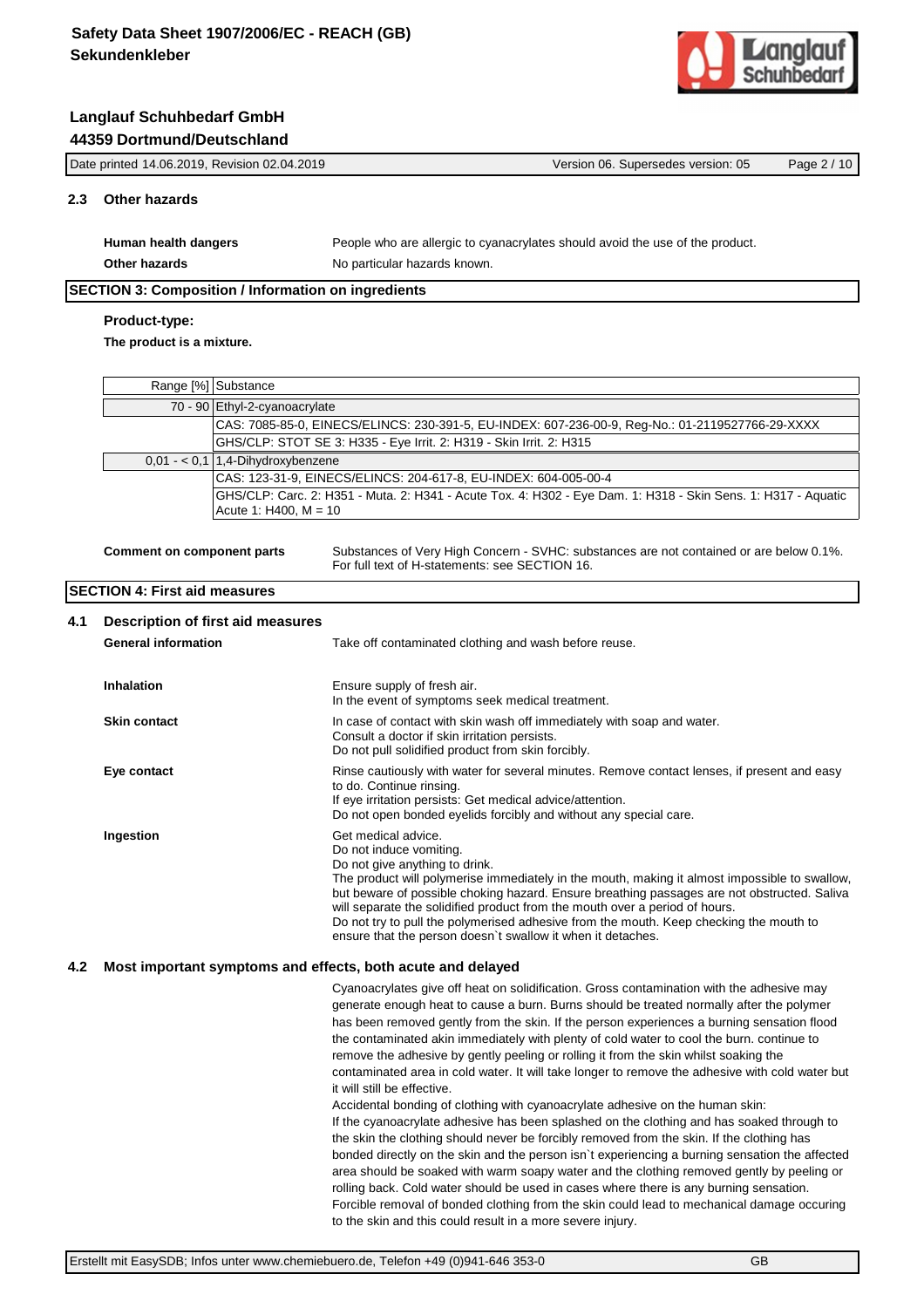**Langlauf Schuhbedarf GmbH**



# Date printed 14.06.2019, Revision 02.04.2019 Version 06. Supersedes version: 05 Page 3 / 10 **44359 Dortmund/Deutschland 4.3 Indication of any immediate medical attention and special treatment needed** Treat symptomatically. Forward this sheet to the doctor. **SECTION 5: Fire-fighting measures 5.1 Extinguishing media Suitable extinguishing media** Carbon dioxide. Water spray jet. Sand. Dry powder. **Extinguishing media that must not be used** Full water jet. **5.2 Special hazards arising from the substance or mixture** Carbon monoxide (CO). Risk of formation of toxic pyrolysis products. **5.3 Advice for firefighters** Do not inhale explosion and/or combustion gases. Use self-contained breathing apparatus. Collect contaminated firefighting water separately, must not be discharged into the drains. Cool containers at risk with water spray jet. **SECTION 6: Accidental release measures 6.1 Personal precautions, protective equipment and emergency procedures** Ensure adequate ventilation. Keep away from all sources of ignition. Forms slippery surfaces with water. Use breathing apparatus if exposed to vapours/dust/aerosol. **6.2 Environmental precautions** Prevent spread over a wide area (e.g. by containment or oil barriers). Do not discharge into the drains/surface waters/groundwater. **6.3 Methods and material for containment and cleaning up** Pick up with absorbent material (e.g. sand, sawdust, universal absorbent, diatomaceous earth). Dispose of absorbed material in accordance within the regulations. **6.4 Reference to other sections** See SECTION 8+13 **SECTION 7: Handling and storage 7.1 Precautions for safe handling** Use only in well-ventilated areas. Avoid spilling or spraying in enclosed areas. Highly volatile, flammable components are liberated in processing. Keep away from all sources of ignition - Refrain from smoking.

Do not eat, drink or smoke when using this product. After worktime and before work breaks the affected skin areas must be thoroughly cleaned. Use barrier skin cream. Contaminated work clothing should not be allowed out of the workplace. Take off contaminated clothing and wash before reuse.

Erstellt mit EasySDB; Infos unter www.chemiebuero.de, Telefon +49 (0)941-646 353-0 GB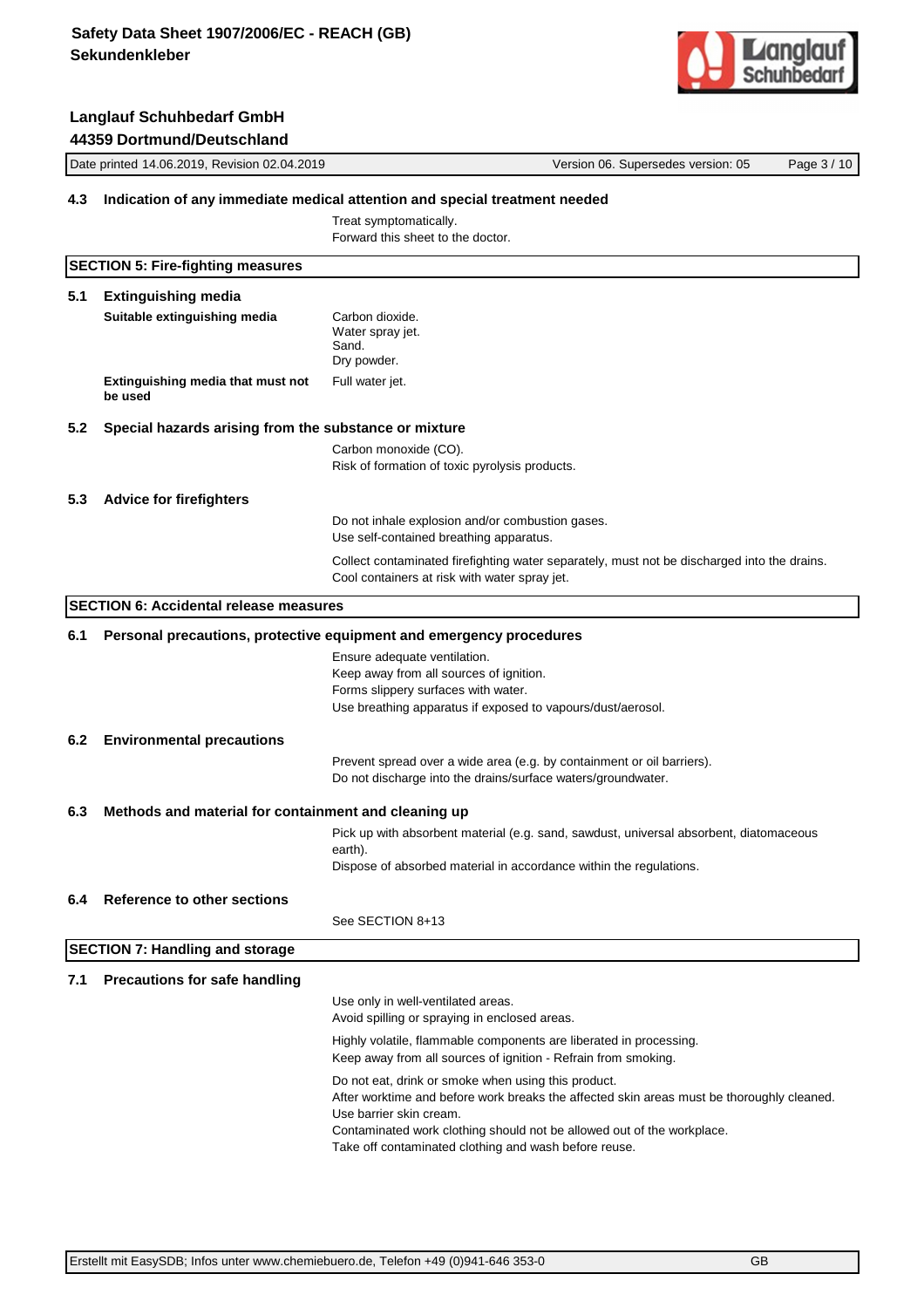Date printed 14.06.2019, Revision 02.04.2019 Version 06. Supersedes version: 05 Page 4 / 10



## **Langlauf Schuhbedarf GmbH 44359 Dortmund/Deutschland**

| 7.2 Conditions for safe storage, including any incompatibilities                                                                  |  |
|-----------------------------------------------------------------------------------------------------------------------------------|--|
| Only use containers that are approved specifically for the substance/product.<br>Provide solvent-resistant and impermeable floor. |  |
| Do not store together with oxidizing agents.                                                                                      |  |
| Protect from heat/overheating.<br>Keep container in a well-ventilated place.<br>Keep container tightly closed.                    |  |

#### **7.3 Specific end use(s)**

See product use, SECTION 1.2

## **SECTION 8: Exposure controls / personal protection**

#### **8.1 Control parameters**

**Ingredients with occupational exposure limits to be monitored (GB)**

| Substance                                                                                        |
|--------------------------------------------------------------------------------------------------|
| Ethyl-2-cyanoacrylate                                                                            |
| CAS: 7085-85-0, EINECS/ELINCS: 230-391-5, EU-INDEX: 607-236-00-9, Reg-No.: 01-2119527766-29-XXXX |
| Short-term exposure (15-minute): 0.3 ppm, 1.5 mg/m <sup>3</sup>                                  |

**DNEL**

| Substance                                                                              |
|----------------------------------------------------------------------------------------|
| Ethyl-2-cyanoacrylate, CAS: 7085-85-0                                                  |
| Industrial, inhalative, Long-term - systemic effects: 9.25 mg/m <sup>3</sup> .         |
| Industrial, inhalative, Long-term - local effects: 9,25 mg/m <sup>3</sup> .            |
| general population, inhalative, Long-term - systemic effects: 9,25 mg/m <sup>3</sup> . |
| general population, inhalative, Long-term - local effects: 9,25 mg/m <sup>3</sup> .    |

### **8.2 Exposure controls**

| Additional advice on system design                             | Ensure adequate ventilation on workstation.                                                                                                                                                                                                                                                                                 |  |
|----------------------------------------------------------------|-----------------------------------------------------------------------------------------------------------------------------------------------------------------------------------------------------------------------------------------------------------------------------------------------------------------------------|--|
| Eye protection                                                 | Safety glasses. (EN 166:2001)                                                                                                                                                                                                                                                                                               |  |
| <b>Hand protection</b>                                         | The details concerned are recommendations. Please contact the glove supplier for further<br>information.<br>In full contact:<br>> 0.4 mm/ Butyl rubber, >240 min (EN 374-1/-2/-3).<br>In splash contact:<br>> 0.4 mm/ Nitrile rubber, >120 min (EN 374-1/-2/-3).                                                            |  |
| <b>Skin protection</b>                                         | Light protective clothing.                                                                                                                                                                                                                                                                                                  |  |
| Other                                                          | Personal protective equipment should be selected specifically for the working place,<br>depending on concentration and quantity handled. The resistance of this equipment to<br>chemicals should be ascertained with the respective supplier.<br>Do not inhale gases/vapours/aerosols.<br>Avoid contact with eyes and skin. |  |
| <b>Respiratory protection</b>                                  | Respiratory protection mask in the event of high concentrations.<br>Short term: filter apparatus, filter A. (DIN EN 14387)                                                                                                                                                                                                  |  |
| <b>Thermal hazards</b>                                         | No information available.                                                                                                                                                                                                                                                                                                   |  |
| Delimitation and monitoring of the<br>environmental exposition | not determined                                                                                                                                                                                                                                                                                                              |  |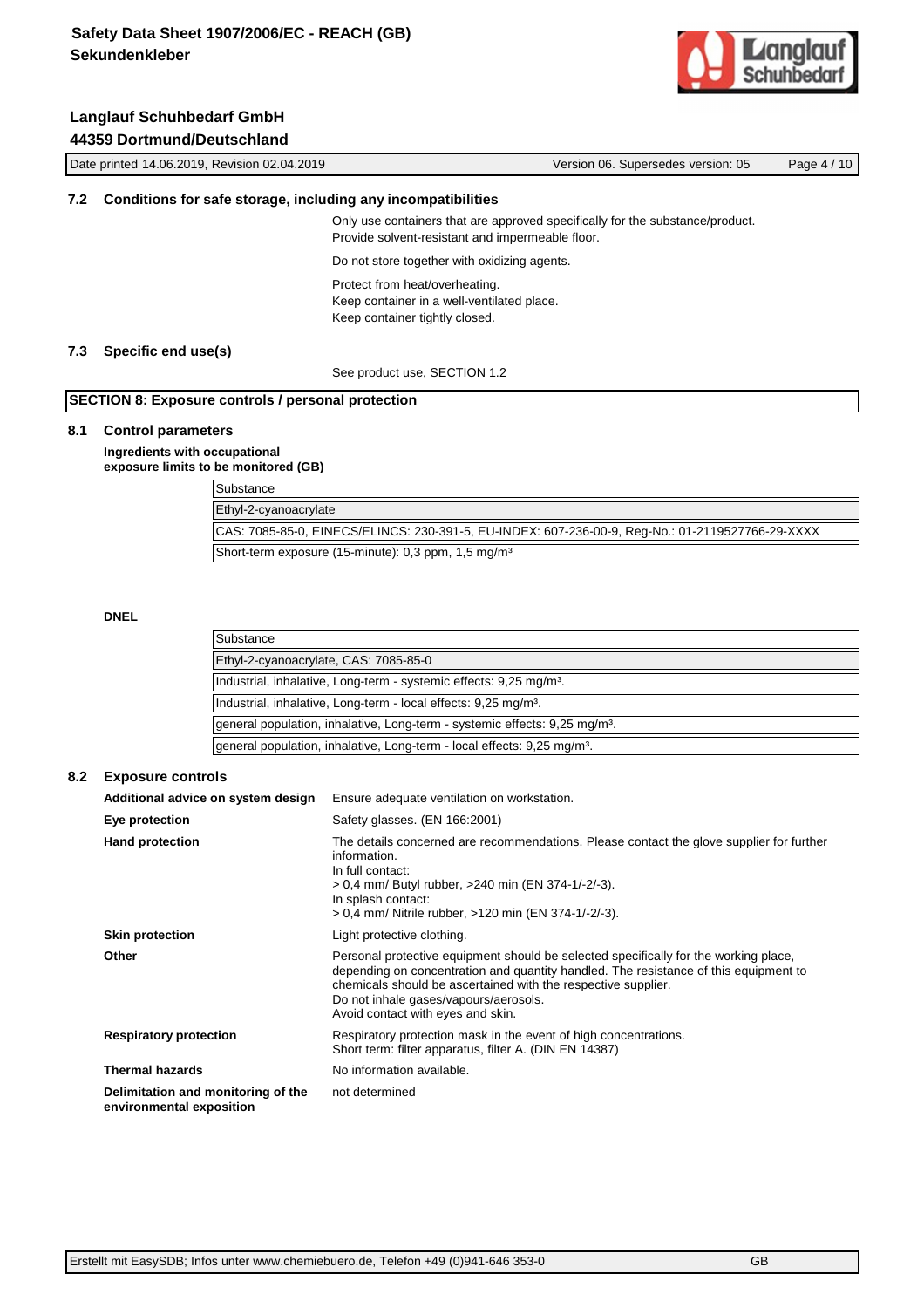Date printed 14.06.2019, Revision 02.04.2019 Version 06. Supersedes version: 05 Page 5 / 10

# **SECTION 9: Physical and chemical properties 9.1 Information on basic physical and chemical properties Form** liquid **Color** colourless **Odor** pungent **Odour threshold** No information available. **pH-value** not applicable **pH-value [1%]** not applicable **Boiling point [°C]** 150 **Flash point [°C]** 87 **Flammability (solid, gas) [°C]** No information available. **Lower explosion limit** No information available. **Upper explosion limit** No information available. **Oxidising properties** no **Vapour pressure/gas pressure [kPa]** No information available. **Density [g/ml]** 1,05 **Bulk density [kg/m<sup>3</sup>]** not applicable **Solubility in water** insoluble reacts with water **Partition coefficient [n-octanol/water]** No information available. **Viscosity** not applicable

No information available.

#### **10.1 Reactivity**

**in air**

See SECTION 10.3.

**SECTION 10: Stability and reactivity**

#### **10.2 Chemical stability**

**9.2 Other information**

Stable under normal ambient conditions (ambient temperature).

**Evaporation speed** No information available. **Melting point [°C]** No information available.

**Decomposition temperature [°C]** No information available.

none

#### **10.3 Possibility of hazardous reactions**

**Relative vapour density determined** 

Autoignition temperature [°C] 500

Reactions with strong oxidizing agents. Reactions with water. Reactions with amines. Reactions with alcohols. Reactions with alkalies (lyes).

#### **10.4 Conditions to avoid**

Strong heating.

#### **10.5 Incompatible materials**

See SECTION 7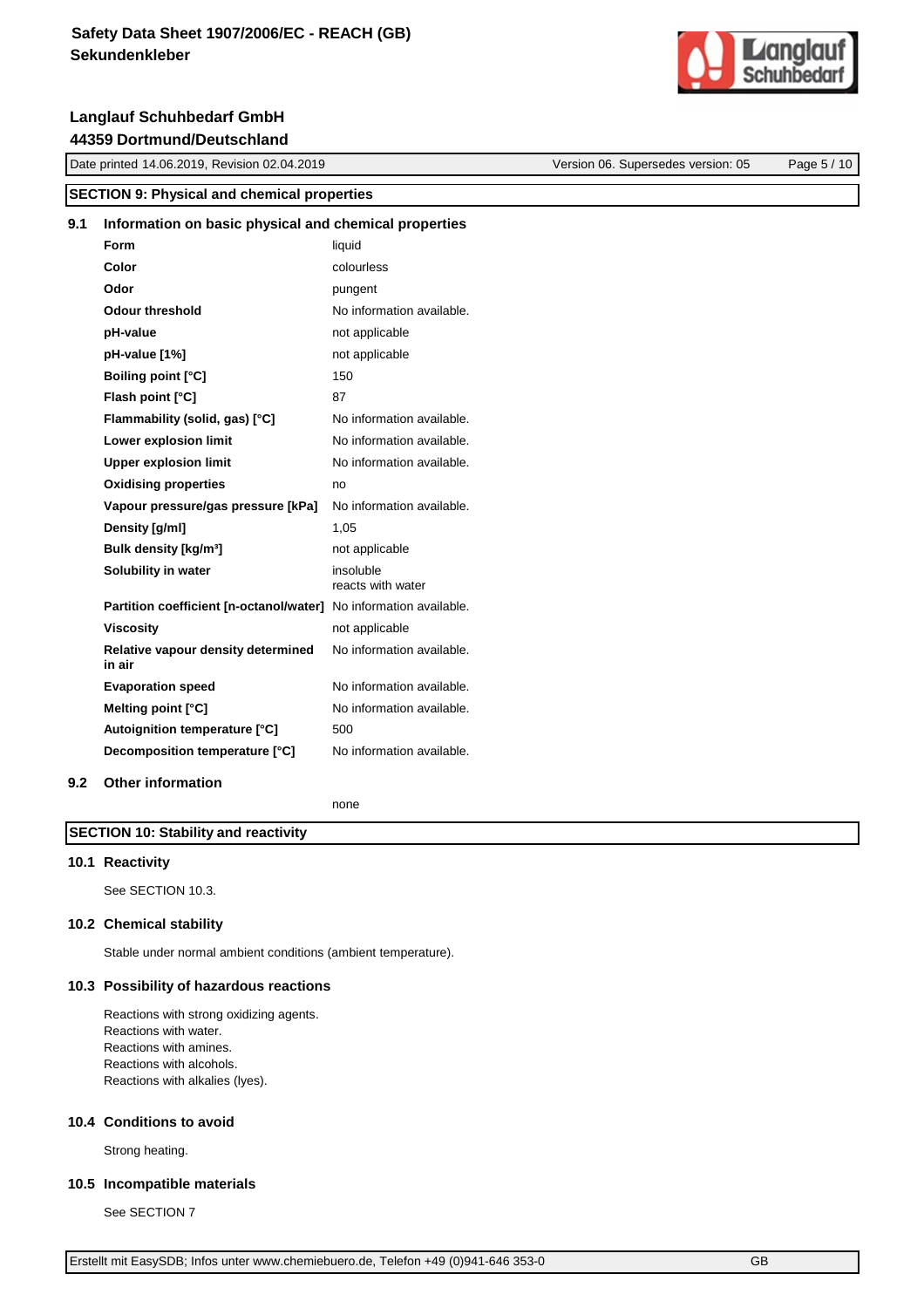

Date printed 14.06.2019, Revision 02.04.2019 Version 06. Supersedes version: 05 Page 6 / 10

#### **10.6 Hazardous decomposition products**

Irritant gases/vapours.

#### **SECTION 11: Toxicological information**

#### **11.1 Information on toxicological effects**

#### **Acute toxicity**

| Product                             |  |
|-------------------------------------|--|
| $ATE-mix$ , dermal, $> 2000$ mg/kg. |  |
| $ATE-mix$ , oral, $> 5000$ mg/kg.   |  |
|                                     |  |

| Substance                                      |  |
|------------------------------------------------|--|
| 1,4-Dihydroxybenzene, CAS: 123-31-9            |  |
| LD50, dermal, Rabbit: 2000 mg/kg.              |  |
| LD50, oral, Rat: 375 mg/kg.                    |  |
| Ethyl-2-cyanoacrylate, CAS: 7085-85-0          |  |
| LD50, oral, Rat: > 5000 mg/kg (OECD 401).      |  |
| LD50, dermal, Rabbit: > 2000 mg/kg (OECD 402). |  |

| Serious eye damage/irritation                         | Toxicological data of complete product are not available.<br>Irritant<br>Calculation method                                                                                                                                                       |
|-------------------------------------------------------|---------------------------------------------------------------------------------------------------------------------------------------------------------------------------------------------------------------------------------------------------|
| Skin corrosion/irritation                             | Toxicological data of complete product are not available.<br>Irritant<br>Calculation method                                                                                                                                                       |
| Respiratory or skin sensitisation                     | Based on the available information, the classification criteria are not fulfilled.                                                                                                                                                                |
| Specific target organ toxicity -<br>single exposure   | Toxicological data of complete product are not available.<br>May cause respiratory irritation.<br>Calculation method                                                                                                                              |
| Specific target organ toxicity -<br>repeated exposure | Based on the available information, the classification criteria are not fulfilled.                                                                                                                                                                |
| <b>Mutagenicity</b>                                   | Based on the available information, the classification criteria are not fulfilled.<br>Does not contain a relevant substance that meets the classification criteria.                                                                               |
| <b>Reproduction toxicity</b>                          | Based on the available information, the classification criteria are not fulfilled.<br>Does not contain a relevant substance that meets the classification criteria.                                                                               |
| Carcinogenicity                                       | Based on the available information, the classification criteria are not fulfilled.<br>Does not contain a relevant substance that meets the classification criteria.                                                                               |
| <b>Aspiration hazard</b>                              | Based on the available information, the classification criteria are not fulfilled.                                                                                                                                                                |
| <b>General remarks</b>                                | Cyanoacrylates bond skin and eyelids in seconds. In the case of large spills on the skin,<br>superficial burns may occur - treat accordingly. There may be irritation and redness at the site<br>of contact.                                      |
|                                                       | Toxicological data of complete product are not available.<br>The toxicity data listed pertaining to the ingredients are intended for those working in the<br>medicinal professions, experts for occupational health and safety and toxicologists. |

## **SECTION 12: Ecological information**

#### **12.1 Toxicity**

| Substance                                  |
|--------------------------------------------|
| 1,4-Dihydroxybenzene, CAS: 123-31-9        |
| LC50, (96h), fish: 638 µg/L.               |
| EC50, (72h), Algae: 33 - 330 µg/L.         |
| EC50, (48h), Invertebrates: 61 - 134 µg/L. |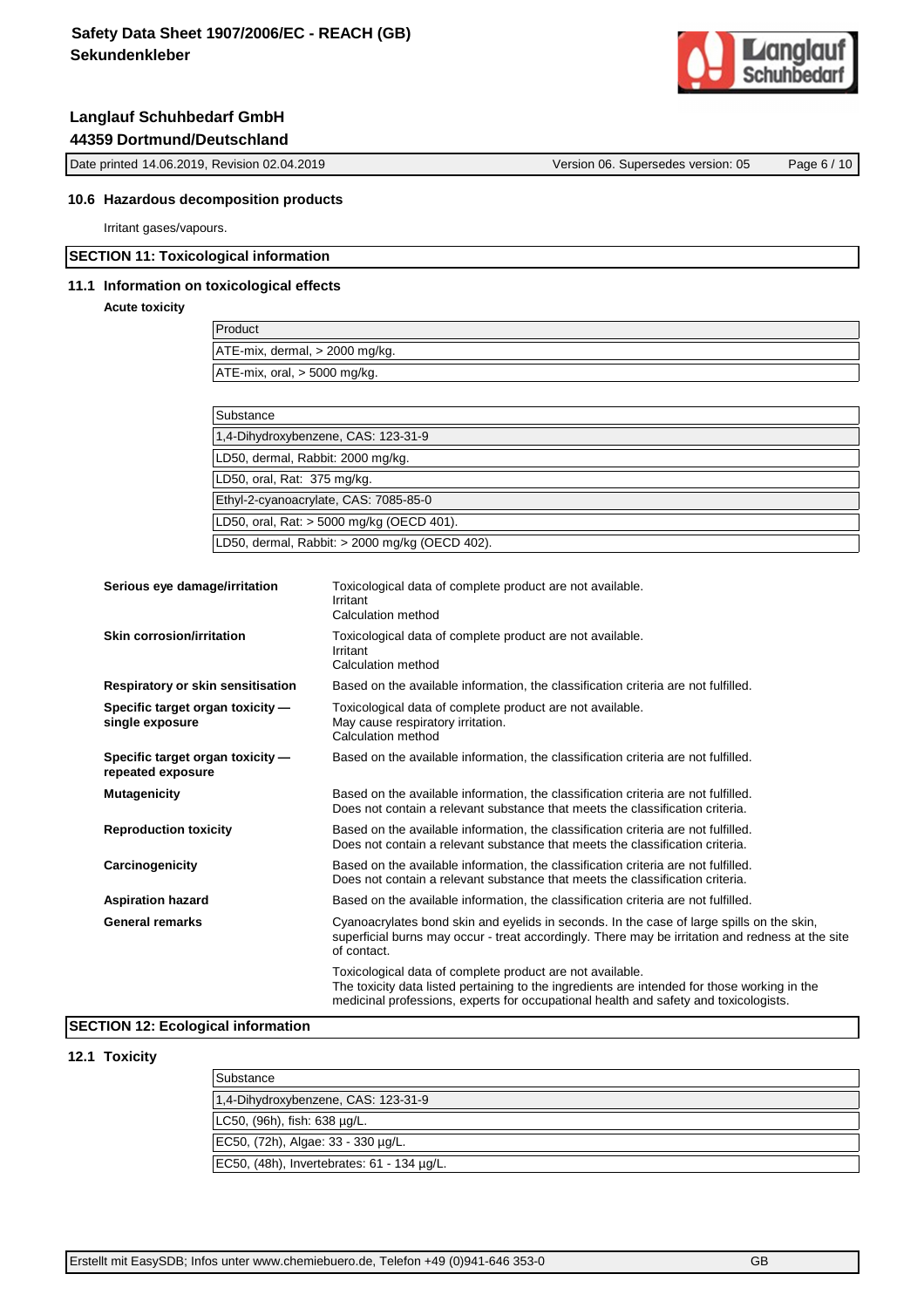

| Date printed 14.06.2019, Revision 02.04.2019 | Version 06. Supersedes version: 05 | Page 7 / 10 |
|----------------------------------------------|------------------------------------|-------------|
|----------------------------------------------|------------------------------------|-------------|

## **12.2 Persistence and degradability**

| <b>Behaviour in environment</b><br>compartments | not determined |
|-------------------------------------------------|----------------|
| Behaviour in sewage plant                       | not applicable |
| <b>Biological degradability</b>                 | not applicable |

## **12.3 Bioaccumulative potential**

No evidence for bioaccumulation potential.

## **12.4 Mobility in soil**

Cured product is immobile.

## **12.5 Results of PBT and vPvB assessment**

Based on all available information not to be classified as PBT or vPvB respectively.

## **12.6 Other adverse effects**

Ecological data of complete product are not available. Do not discharge product unmonitored into the environment. Do not allow product to reach the drainage.

#### **SECTION 13: Disposal considerations**

#### **13.1 Waste treatment methods**

Waste material c It is not possible to determine a waste code for this product in accordance with the European Waste Catalogue (EWC) since it is only possible to classify it according to how it is used by the customer. The waste code is to be determined within the EU in liaison with the waste-disposal operator.

| <b>Product</b>                                                    |                                                                                                                                |
|-------------------------------------------------------------------|--------------------------------------------------------------------------------------------------------------------------------|
|                                                                   | Dispose of as hazardous waste.                                                                                                 |
| Waste no. (recommended)                                           | 080409*                                                                                                                        |
| <b>Contaminated packaging</b>                                     |                                                                                                                                |
|                                                                   | Uncontaminated packaging may be taken for recycling.<br>Packaging that cannot be cleaned should be disposed of as for product. |
| Waste no. (recommended)                                           | 150110*                                                                                                                        |
| <b>SECTION 14: Transport information</b>                          |                                                                                                                                |
| 14.1 UN number                                                    |                                                                                                                                |
| Transport by land according to<br><b>ADR/RID</b>                  | not applicable                                                                                                                 |
| Inland navigation (ADN)                                           | not applicable                                                                                                                 |
| Marine transport in accordance with not applicable<br><b>IMDG</b> |                                                                                                                                |
| Air transport in accordance with IATA 3334                        |                                                                                                                                |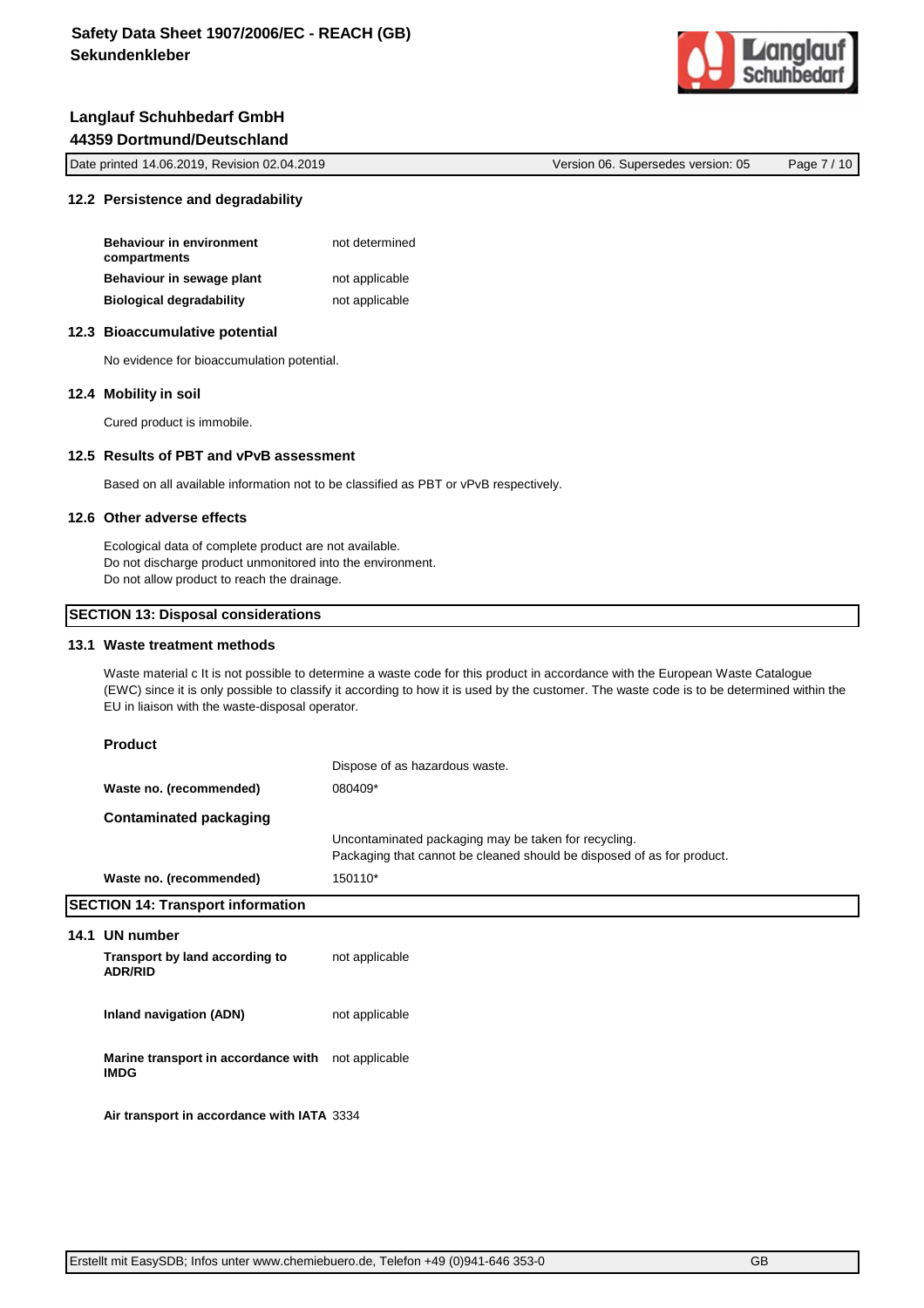

| Date printed 14.06.2019, Revision 02.04.2019                                                                      |                    | Version 06. Supersedes version: 05 | Page 8 / 10 |
|-------------------------------------------------------------------------------------------------------------------|--------------------|------------------------------------|-------------|
| 14.2 UN proper shipping name                                                                                      |                    |                                    |             |
| Transport by land according to<br><b>ADR/RID</b>                                                                  | NO DANGEROUS GOODS |                                    |             |
| <b>Inland navigation (ADN)</b>                                                                                    | NO DANGEROUS GOODS |                                    |             |
| Marine transport in accordance with NOT CLASSIFIED AS "DANGEROUS GOODS"<br><b>IMDG</b>                            |                    |                                    |             |
| Air transport in accordance with IATA Aviation regulated liquid, n.o.s. (Cyanoacrylates)[only for more then 0,5l] |                    |                                    |             |
| - Label                                                                                                           | ЛЉ                 |                                    |             |
| 14.3 Transport hazard class(es)                                                                                   |                    |                                    |             |
| Transport by land according to<br><b>ADR/RID</b>                                                                  | not applicable     |                                    |             |
| <b>Inland navigation (ADN)</b>                                                                                    | not applicable     |                                    |             |
| Marine transport in accordance with<br><b>IMDG</b>                                                                | not applicable     |                                    |             |
| Air transport in accordance with IATA 9                                                                           |                    |                                    |             |
| 14.4 Packing group                                                                                                |                    |                                    |             |
| Transport by land according to<br><b>ADR/RID</b>                                                                  | not applicable     |                                    |             |
| <b>Inland navigation (ADN)</b>                                                                                    | not applicable     |                                    |             |
| Marine transport in accordance with not applicable<br><b>IMDG</b>                                                 |                    |                                    |             |
| Air transport in accordance with IATA III                                                                         |                    |                                    |             |
| 14.5 Environmental hazards                                                                                        |                    |                                    |             |
| Transport by land according to<br><b>ADR/RID</b>                                                                  | no                 |                                    |             |
| <b>Inland navigation (ADN)</b>                                                                                    | no                 |                                    |             |
| Marine transport in accordance with no<br><b>IMDG</b>                                                             |                    |                                    |             |
| Air transport in accordance with IATA no                                                                          |                    |                                    |             |
| 14.6 Special precautions for user                                                                                 |                    |                                    |             |
| Relevant information under SECTION 6 to 8.                                                                        |                    |                                    |             |

## **14.7 Transport in bulk according to Annex II of MARPOL and the IBC Code**

not applicable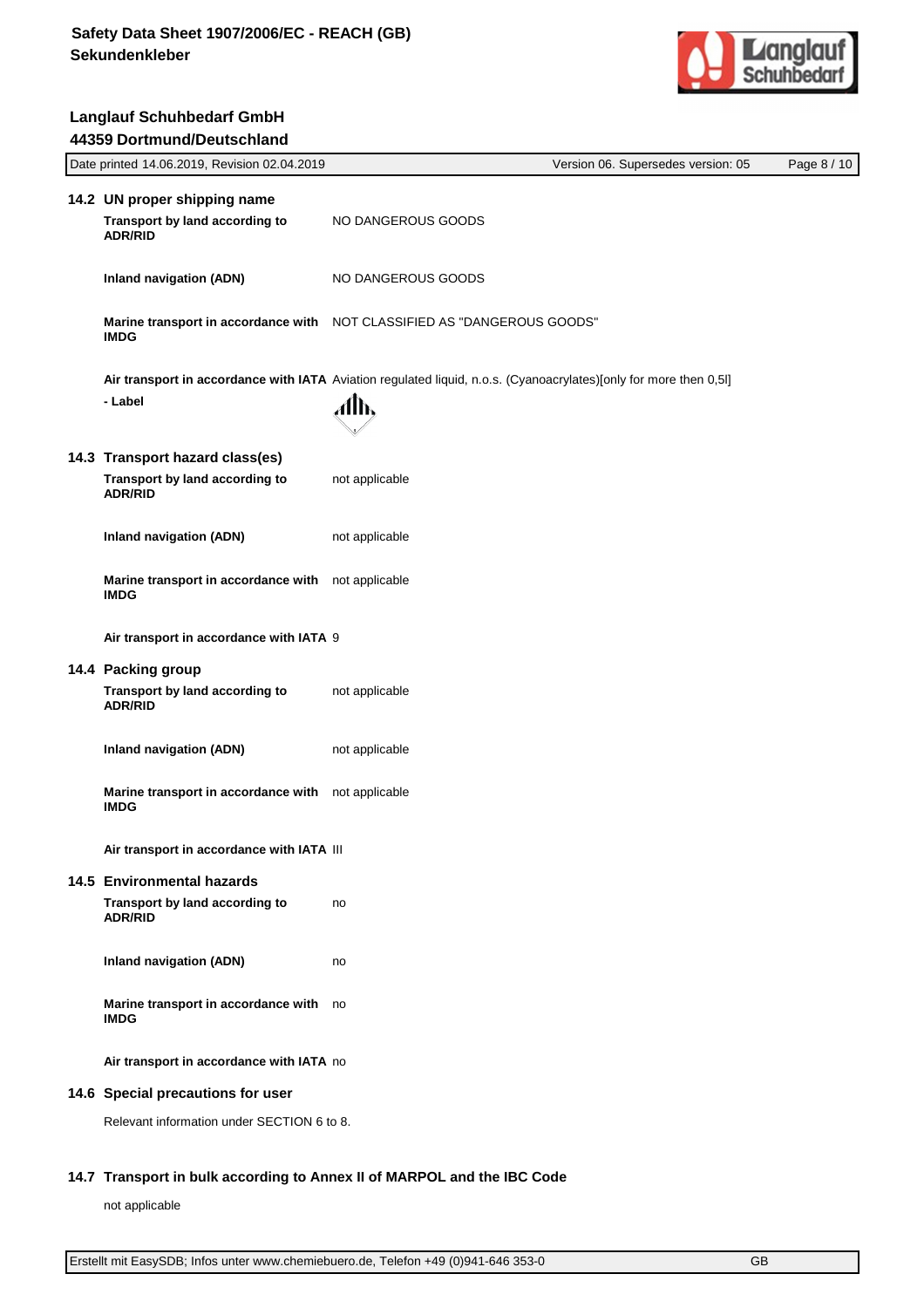

| Date printed 14.06.2019, Revision 02.04.2019    | Version 06. Supersedes version: 05<br>Page 9/10                                                                                                                                                                                                                                                                                                                                                                                                                                                                                                                                                                                                                                                                                                                                                                                                                                                                                                                                                                                                                                                                                                                                                                                                                                                                                                                                                                                                                                                                                                                                                                                                                                                                                                                                                                                                                                                                                                      |  |  |
|-------------------------------------------------|------------------------------------------------------------------------------------------------------------------------------------------------------------------------------------------------------------------------------------------------------------------------------------------------------------------------------------------------------------------------------------------------------------------------------------------------------------------------------------------------------------------------------------------------------------------------------------------------------------------------------------------------------------------------------------------------------------------------------------------------------------------------------------------------------------------------------------------------------------------------------------------------------------------------------------------------------------------------------------------------------------------------------------------------------------------------------------------------------------------------------------------------------------------------------------------------------------------------------------------------------------------------------------------------------------------------------------------------------------------------------------------------------------------------------------------------------------------------------------------------------------------------------------------------------------------------------------------------------------------------------------------------------------------------------------------------------------------------------------------------------------------------------------------------------------------------------------------------------------------------------------------------------------------------------------------------------|--|--|
| <b>SECTION 15: Regulatory information</b>       |                                                                                                                                                                                                                                                                                                                                                                                                                                                                                                                                                                                                                                                                                                                                                                                                                                                                                                                                                                                                                                                                                                                                                                                                                                                                                                                                                                                                                                                                                                                                                                                                                                                                                                                                                                                                                                                                                                                                                      |  |  |
|                                                 | 15.1 Safety, health and environmental regulations/legislation specific for the substance or mixture                                                                                                                                                                                                                                                                                                                                                                                                                                                                                                                                                                                                                                                                                                                                                                                                                                                                                                                                                                                                                                                                                                                                                                                                                                                                                                                                                                                                                                                                                                                                                                                                                                                                                                                                                                                                                                                  |  |  |
| <b>EEC-REGULATIONS</b>                          | 1991/689 (2001/118); 2010/75; 2004/42; 648/2004; 1907/2006 (REACH); 1272/2008;<br>75/324/EEC (2016/2037/EC); (EU) 2015/830; (EU) 2016/131; (EU) 517/2014                                                                                                                                                                                                                                                                                                                                                                                                                                                                                                                                                                                                                                                                                                                                                                                                                                                                                                                                                                                                                                                                                                                                                                                                                                                                                                                                                                                                                                                                                                                                                                                                                                                                                                                                                                                             |  |  |
| <b>TRANSPORT-REGULATIONS</b>                    | ADR (2019); IMDG-Code (2019, 39. Amdt.); IATA-DGR (2019)                                                                                                                                                                                                                                                                                                                                                                                                                                                                                                                                                                                                                                                                                                                                                                                                                                                                                                                                                                                                                                                                                                                                                                                                                                                                                                                                                                                                                                                                                                                                                                                                                                                                                                                                                                                                                                                                                             |  |  |
| <b>NATIONAL REGULATIONS (GB):</b>               | EH40/2005 Workplace exposure limits (Second edition, published December 2011).                                                                                                                                                                                                                                                                                                                                                                                                                                                                                                                                                                                                                                                                                                                                                                                                                                                                                                                                                                                                                                                                                                                                                                                                                                                                                                                                                                                                                                                                                                                                                                                                                                                                                                                                                                                                                                                                       |  |  |
| - Observe employment restrictions<br>for people | Observe employment restrictions for mothers-to-be and nursing mothers. Observe<br>employment restrictions for young people.                                                                                                                                                                                                                                                                                                                                                                                                                                                                                                                                                                                                                                                                                                                                                                                                                                                                                                                                                                                                                                                                                                                                                                                                                                                                                                                                                                                                                                                                                                                                                                                                                                                                                                                                                                                                                          |  |  |
| - VOC (2010/75/CE)                              | 0%                                                                                                                                                                                                                                                                                                                                                                                                                                                                                                                                                                                                                                                                                                                                                                                                                                                                                                                                                                                                                                                                                                                                                                                                                                                                                                                                                                                                                                                                                                                                                                                                                                                                                                                                                                                                                                                                                                                                                   |  |  |
| 15.2 Chemical safety assessment                 |                                                                                                                                                                                                                                                                                                                                                                                                                                                                                                                                                                                                                                                                                                                                                                                                                                                                                                                                                                                                                                                                                                                                                                                                                                                                                                                                                                                                                                                                                                                                                                                                                                                                                                                                                                                                                                                                                                                                                      |  |  |
|                                                 | For the following substances of this preparation a chemical safety assessment has been<br>carried out:                                                                                                                                                                                                                                                                                                                                                                                                                                                                                                                                                                                                                                                                                                                                                                                                                                                                                                                                                                                                                                                                                                                                                                                                                                                                                                                                                                                                                                                                                                                                                                                                                                                                                                                                                                                                                                               |  |  |
| <b>SECTION 16: Other information</b>            |                                                                                                                                                                                                                                                                                                                                                                                                                                                                                                                                                                                                                                                                                                                                                                                                                                                                                                                                                                                                                                                                                                                                                                                                                                                                                                                                                                                                                                                                                                                                                                                                                                                                                                                                                                                                                                                                                                                                                      |  |  |
| 16.1 Hazard statements<br>(SECTION 03)          |                                                                                                                                                                                                                                                                                                                                                                                                                                                                                                                                                                                                                                                                                                                                                                                                                                                                                                                                                                                                                                                                                                                                                                                                                                                                                                                                                                                                                                                                                                                                                                                                                                                                                                                                                                                                                                                                                                                                                      |  |  |
|                                                 | H400 Very toxic to aquatic life.<br>H317 May cause an allergic skin reaction.<br>H318 Causes serious eye damage.<br>H302 Harmful if swallowed.<br>H341 Suspected of causing genetic defects.<br>H351 Suspected of causing cancer.<br>H315 Causes skin irritation.<br>H319 Causes serious eye irritation.<br>H335 May cause respiratory irritation.                                                                                                                                                                                                                                                                                                                                                                                                                                                                                                                                                                                                                                                                                                                                                                                                                                                                                                                                                                                                                                                                                                                                                                                                                                                                                                                                                                                                                                                                                                                                                                                                   |  |  |
| 16.2 Abbreviations and acronyms:                |                                                                                                                                                                                                                                                                                                                                                                                                                                                                                                                                                                                                                                                                                                                                                                                                                                                                                                                                                                                                                                                                                                                                                                                                                                                                                                                                                                                                                                                                                                                                                                                                                                                                                                                                                                                                                                                                                                                                                      |  |  |
|                                                 | ADR = Accord européen relatif au transport international des marchandises Dangereuses par<br>Route<br>RID = Règlement concernant le transport international ferroviaire de marchandises<br>dangereuses<br>ADN = Accord européen relatif au transport international des marchandises dangereuses par<br>voie de navigation intérieure<br>$ATE = acute$ toxicity estimate<br>CAS = Chemical Abstracts Service<br>CLP = Classification, Labelling and Packaging<br>DMEL = Derived Minimum Effect Level<br>DNEL = Derived No Effect Level<br>EC50 = Median effective concentration<br>ECB = European Chemicals Bureau<br>EEC = European Economic Community<br>EINECS = European Inventory of Existing Commercial Chemical Substances<br>ELINCS = European List of Notified Chemical Substances<br>GHS = Globally Harmonized System of Classification and Labelling of Chemicals<br>IATA = International Air Transport Association<br>IBC-Code = International Code for the Construction and Equipment of Ships carrying<br>Dangerous Chemicals in Bulk<br>$IC50 = Inhibition concentration, 50%$<br>IMDG = International Maritime Code for Dangerous Goods<br>IUCLID = International Uniform ChemicaL Information Database<br>$LC50$ = Lethal concentration, 50%<br>$LD50 = Median$ lethal dose<br>$LCO =$ lethal concentration, 0%<br>LOAEL = lowest-observed-adverse-effect level<br>MARPOL = International Convention for the Prevention of Marine Pollution from Ships<br>NOAEL = No Observed Adverse Effect Level<br>NOEC = No Observed Effect Concentration<br>PBT = Persistent, Bioaccumulative and Toxic substance<br>PNEC = Predicted No-Effect Concentration<br>REACH = Registration, Evaluation, Authorisation and Restriction of Chemicals<br>STP = Sewage Treatment Plant<br>TLV®/TWA = Threshold limit value - time-weighted average<br>$TLV@STEL = Threshold limit value - short-time exposure limit$<br>VOC = Volatile Organic Compounds |  |  |

vPvB = very Persistent and very Bioaccumulative